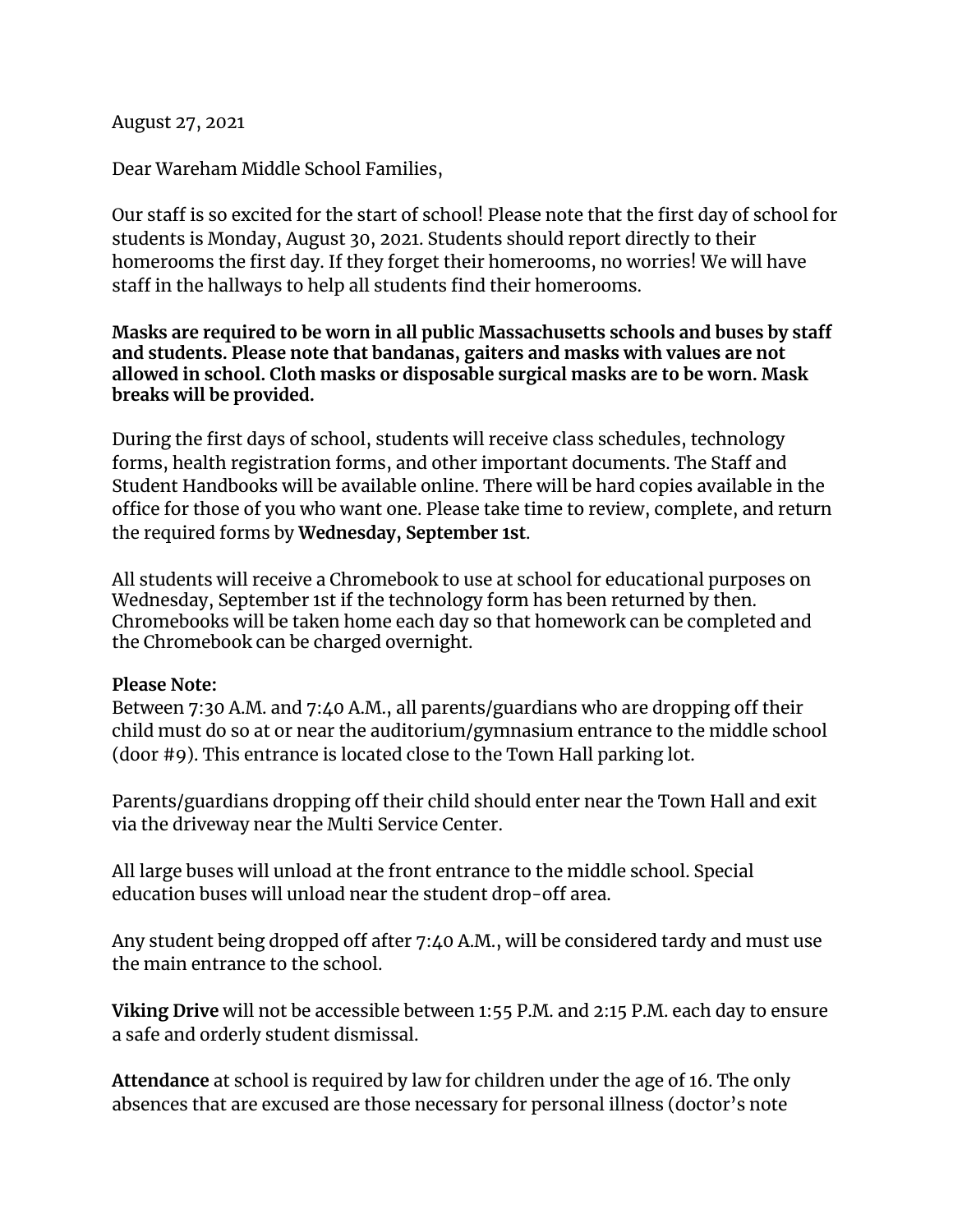required), religious holidays, court appearances and bereavement. We expect students at school every day, EVERY DAY COUNTS! If you child has COVID symptoms, please contact our school nurse, Ms. Akins.

**Excessive tardies** will result in the following actions:

- Students with 3 tardies in one term will be given a warning.
- Students with 4 tardies in one term will be assigned a lunch detention.
- Students with 5 or more tardies in one term will serve more than one lunch detention.

Mobile or handheld devices are inclusive of any electronic or wireless communication devices. Electronic equipment can infringe on student safety and be a distraction to the school's learning environment. If students bring such a device to school and use it inappropriately and/or at inappropriate times, administrators and professional staff may take any of these devices from students, request that parents/guardians claim the devices at school, and take appropriate disciplinary action.

**No drinks from outside school** are allowed in the building with students unless it is water only. Before entering the building, all outside drinks, including Dunkin Donuts' drinks, must be thrown away. There will be a barrel available at the entrance for students' convenience.

Backpacks, book bags, string bags, and gym bags may be brought to school but can not be carried during the school day. Upon entering the building, all bags must be placed in student lockers. Appropriate times throughout the day will be provided for students to have access to their personal belongings in their lockers.

**Breakfast and lunch** are free for all students. Breakfast is served every day. Lunch is served every day except half days.

School Council Members are needed. Principal Cote at **toote@wareham.k12.ma.us** if you are interested in being on our council.

PTA Email: [WarehamPTA@gmail.com](mailto:WarehamPTA@gmail.com) Facebook: Wareham PTA

## Upcoming Dates:

| 8/30/21 | First Day of School                                                  |
|---------|----------------------------------------------------------------------|
| 9/03/21 | No School                                                            |
| 9/6/21  | No School Labor Day                                                  |
| 9/09/21 | Virtual Open House for parents 6 P.M./Google Meet links will be sent |
| 9/14/21 | Virtual PTA Meeting 6:30 P.M.                                        |